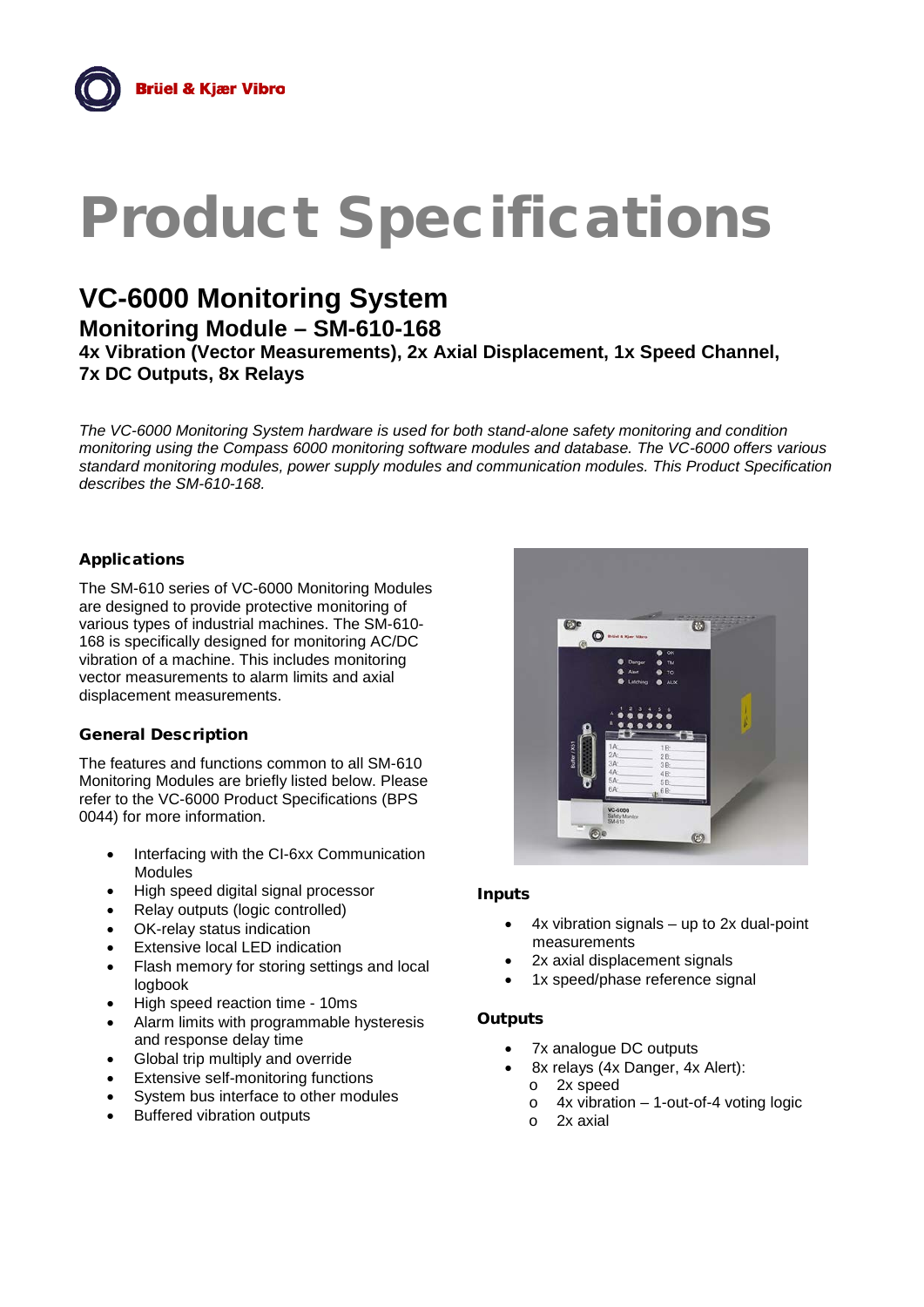#### **Measurements**

- 4x bandpass (ISO 7919 or ISO 10816)
- Up to  $2x S_{max}$  or  $Max(X-Y)$
- Vector
- 2x DC (axial)
- 1x RPM

#### Input Channel Configuration Combinations

|                      |                                      | Monitoring Module - SM-610-168<br>4x Vibration (Vector Measurements), 2x Axial Displacement, 1x Speed Channel, 7x DC Outputs, 8x<br>Relays                                                                                                                                                                                                                                                                                                                                                                                                                                                                                                              |                            |        |                |                |       |        |          |                                              |              |               |              |        |                                 |        |         |             |  |  |                                             |
|----------------------|--------------------------------------|---------------------------------------------------------------------------------------------------------------------------------------------------------------------------------------------------------------------------------------------------------------------------------------------------------------------------------------------------------------------------------------------------------------------------------------------------------------------------------------------------------------------------------------------------------------------------------------------------------------------------------------------------------|----------------------------|--------|----------------|----------------|-------|--------|----------|----------------------------------------------|--------------|---------------|--------------|--------|---------------------------------|--------|---------|-------------|--|--|---------------------------------------------|
| No. of<br>Inputs $1$ | <b>Channel Types</b>                 |                                                                                                                                                                                                                                                                                                                                                                                                                                                                                                                                                                                                                                                         |                            |        |                |                |       |        |          | <b>Additional</b><br><b>Measuremen</b><br>ts |              | Relay's       |              |        |                                 |        |         |             |  |  |                                             |
|                      | Dual-point Vibr. <sup>2</sup> (ISO)9 | DC-out                                                                                                                                                                                                                                                                                                                                                                                                                                                                                                                                                                                                                                                  | (ISO)<br>Single-point Vibr | DC-out | Axial Pos      | DC-out         | Speed | DC-out | Rod Drop | <b>DC-out</b>                                | Exp.<br>Rel. | <b>DC-out</b> | Eccentricity | DC-out | Process<br>DC Input<br>Absolute | DC-out | Bin. in | S<br>Vector |  |  | Axial: 2x 1002<br>2x 1001 for<br><b>RPM</b> |
| $\overline{7}$       | (4)                                  |                                                                                                                                                                                                                                                                                                                                                                                                                                                                                                                                                                                                                                                         | 4                          | 4      | $\overline{2}$ | $\overline{2}$ | 1     | 1      |          |                                              |              |               |              |        |                                 |        |         | 4           |  |  | Radial: 2x<br>1004 for each                 |
| $\overline{7}$       | (2)                                  |                                                                                                                                                                                                                                                                                                                                                                                                                                                                                                                                                                                                                                                         | 4                          | 4      | $\overline{2}$ | $\overline{2}$ | 1     | 1      |          |                                              |              |               |              |        |                                 |        |         | 4           |  |  | Two-point (A<br><b>BP, A X1, B</b>          |
| $\overline{7}$       |                                      |                                                                                                                                                                                                                                                                                                                                                                                                                                                                                                                                                                                                                                                         | 4                          | 4      | $\overline{2}$ | $\overline{2}$ | 1     | 1      |          |                                              |              |               |              |        |                                 |        |         | 4           |  |  | <b>BP, B X1)</b>                            |
|                      |                                      | <sup>1</sup> The number of input signals is the sum total of the channels shown in yellow.<br><sup>2</sup> Dual-point measurements can alternatively be set up as single-point measurement. There is a limitation with regard to the<br>number of DC-out's (e.g. 6 single-point vibration have only 4 DC-out available - this is not important for condition monitoring<br>applications, however, for safety monitoring requiring DC-out for the primary measurements it is important to know).<br><sup>3</sup> The vector values (1n, 2n, Jn, Kn magnitude and phase, residual values, and overall RMS) are for condition monitoring<br>purposes only. |                            |        |                |                |       |        |          |                                              |              |               |              |        |                                 |        |         |             |  |  |                                             |

 $1$  The number of input signals is the sum total of the channels shown in yellow.

<sup>2</sup> Dual-point measurements can alternatively be set up as single-point measurement.

 $^3$  Only 1n magnitude is monitored to alarm limits, the other vector values (1n phase, 2n, Jn, Kn magnitude and phase, residual values, and overall RMS) are for condition monitoring purposes only.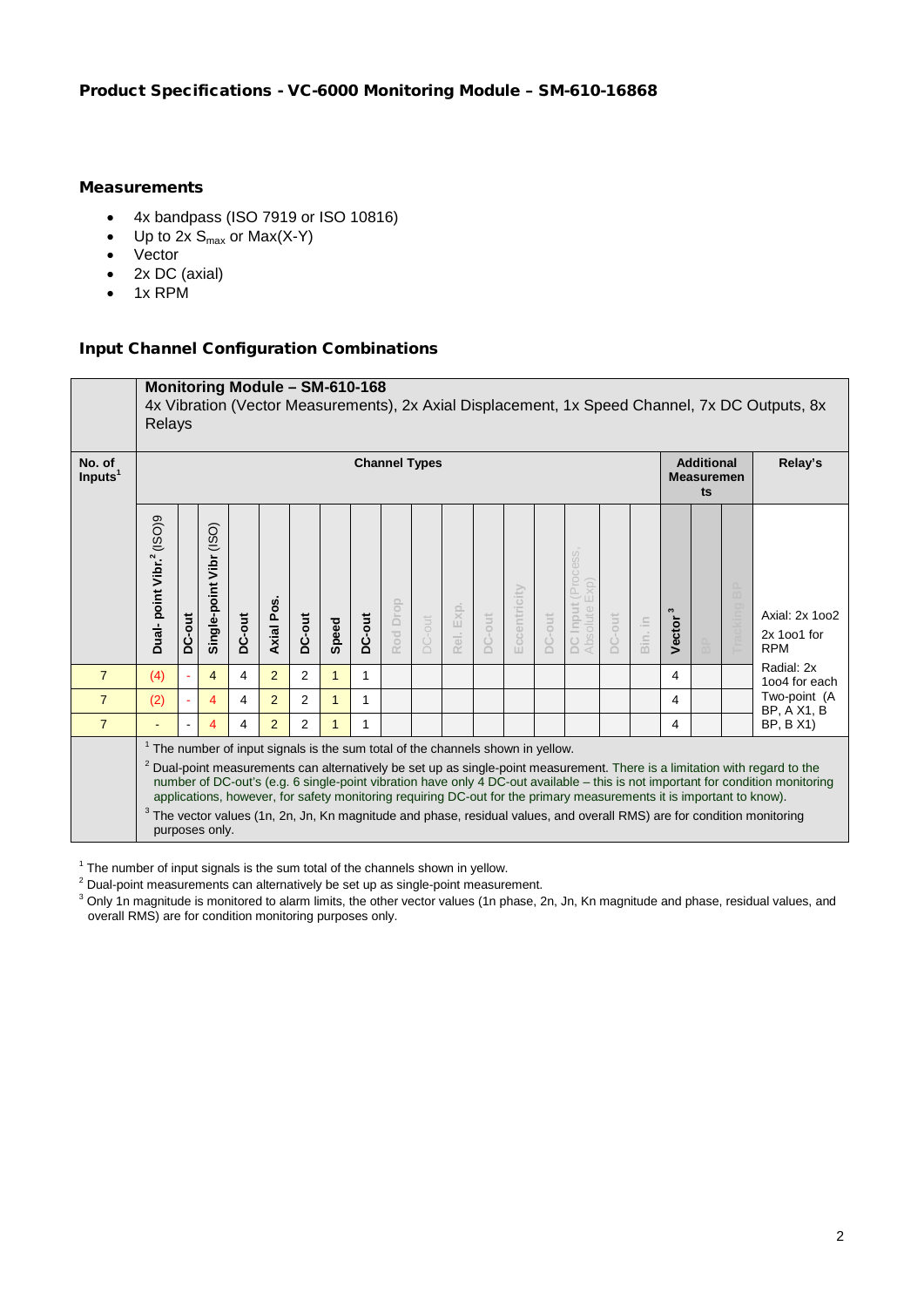#### Signal Flow Diagrams



*Figure 1. Dual-point AC/DC vibration input (up to 4 channels – 2 pairs). The Smax/Max(X-Y) measurement is for condition monitoring purposes only. Two single-point AC/DC vibration inputs can alternatively be set up from a dual-point input. Only 1n magnitude is monitored to alarm limits, the other vector values (1n phase, 2n, Jn, Kn phase and magnitude, residual values, and overall RMS) are for condition monitoring purposes only. Separate 1-out-of-4 voting logic is used for bandpass and 1st order magnitude measurements for Alert and Danger alarm control.* 



*Figure 3. Speed/phase reference sensor input (1 channel).*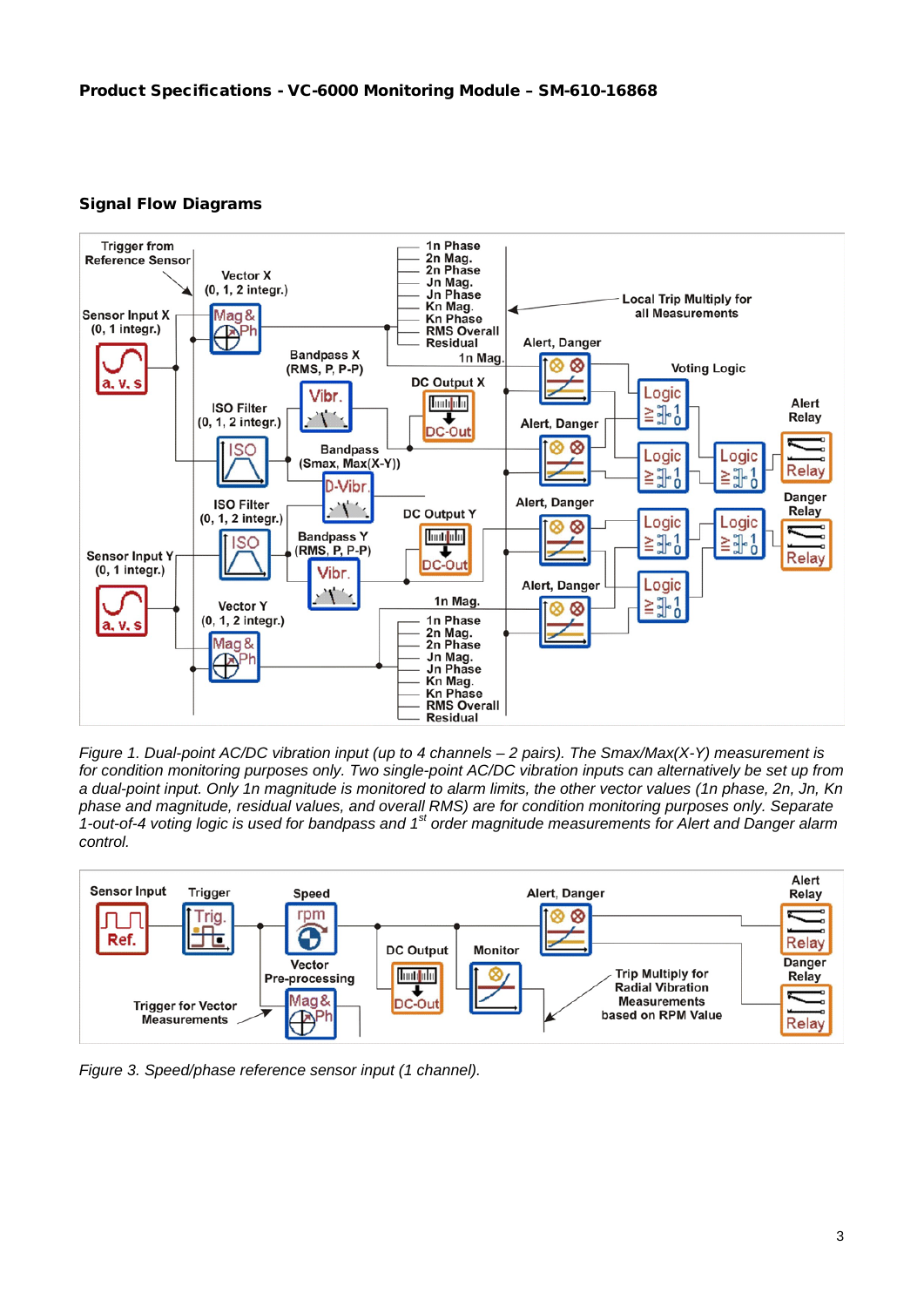

*Figure 4. Axial displacement inputs (2 channels).* 

## Technical Specifications

The specifications given below are specific for the SM-610-168 Monitoring Module. See the VC-6000 Product Specifications for features and functions common to all SM-610 Monitoring modules.

#### **AC/DC Vibration Sensor Inputs**

| Input frequency range:<br>Accelerometer/velocity sensor0.6Hz to 20kHz                                                                                |
|------------------------------------------------------------------------------------------------------------------------------------------------------|
| Input impedance:                                                                                                                                     |
| Gain:                                                                                                                                                |
| Accelerometer:<br>Analogue integration1 to 80 (±2.75%)                                                                                               |
| Sensitivity:                                                                                                                                         |
| Accelerometeradjustable (typ. 100 or 10mV/g)<br>Velocity sensor . adjustable (typically 100mV/mm/s)<br>Displacement sensor  adjustable (typ. 8mV/µm) |
| Common mode rejection:                                                                                                                               |
| Maximum accelerometer input signal (100mV/g):<br>No integration  1.25 to 80g peak<br>Analogue integration 12.5 to 150mm/s peak                       |
| Sensor power:                                                                                                                                        |
|                                                                                                                                                      |

#### **Speed/Phase Reference Sensor Inputs**

#### *Common mode rejection:*

#### *Sensor power:*

#### **Buffered Outputs**

| Inherent noise (1Hz to 50kHz) typically 10mV RMS |
|--------------------------------------------------|
|                                                  |
| Frequency range DC to 50kHz (phase shift <5%)    |
|                                                  |

#### **Analogue DC Outputs**

| Current output: |                                      |
|-----------------|--------------------------------------|
|                 | Current range 4 to 20mA or 0 to 20mA |
|                 |                                      |
|                 |                                      |
|                 |                                      |

#### *Voltage output:*

#### **Relay Outputs**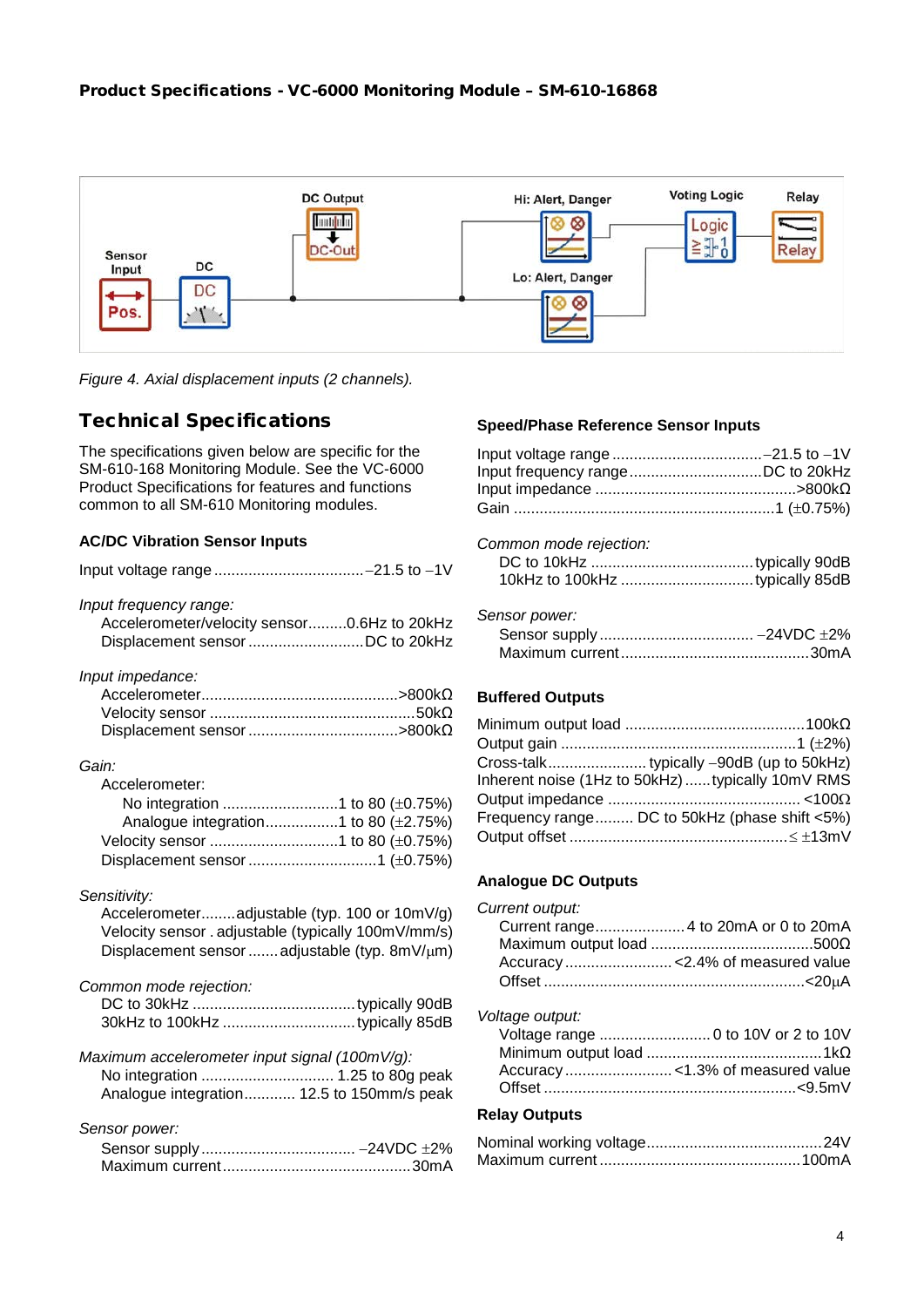#### **Measurements**

| Meas.<br><b>Name</b>               | Frequency<br>Range                                                                                                                                                                            | <b>Measuring</b><br><b>Time</b>                                    | <b>Detection</b>               | Alarm<br>Limits                | <b>Measuring</b><br>Range                                                                                             | Units $1$                       | Accuracy $(25^{\circ}C, 80Hz, 0-Peak)$                                                                                                          |
|------------------------------------|-----------------------------------------------------------------------------------------------------------------------------------------------------------------------------------------------|--------------------------------------------------------------------|--------------------------------|--------------------------------|-----------------------------------------------------------------------------------------------------------------------|---------------------------------|-------------------------------------------------------------------------------------------------------------------------------------------------|
| <b>Bandpass</b><br>(ISO            | HP: 1 to 10Hz<br>$(-1dB)$<br>LP: 1kHz (-1dB)                                                                                                                                                  | Adjustable<br>100ms to<br>$100s$ in                                | RMS,<br>Peak,<br>Peak-         | 1x Alert,<br>1x Danger         | 80 <sub>q</sub>                                                                                                       | g                               | $\pm(0.08g + 0.75\%$ of measured<br>value)                                                                                                      |
| 10816<br>18dB/Octave<br>(ISO 2954) |                                                                                                                                                                                               | steps of<br>100ms                                                  | peak                           |                                | 150mm/s (1<br>integration $\epsilon$ )                                                                                | mm/s                            | $\pm$ (0.6mm/s + 2.75% of measured<br>value)                                                                                                    |
|                                    |                                                                                                                                                                                               |                                                                    |                                |                                | $100$ mm/s                                                                                                            | mm/s                            | $\pm$ (0.1mm/s + 0.75% of measured<br>value)                                                                                                    |
| Bandpass<br>(ISO<br>7919)          | HP: 1 to 10Hz<br>$(-1dB)$<br>LP: 1kHz (-1dB)<br>18dB/Octave<br>(ISO 2954)                                                                                                                     | Adjustable<br>100ms to<br>100s in<br>steps of<br>100 <sub>ms</sub> | RMS,<br>Peak,<br>Peak-<br>peak | 1x Alert,<br>1x Danger         | 2000µm                                                                                                                | μm                              | $\pm$ (10.0 $\mu$ m + 1.0% of measured<br>value)                                                                                                |
| S <sub>max</sub>                   | HP: 1 to 10Hz<br>$(-1dB)$<br>LP: 1kHz (-1dB)<br>18dB/Octave<br>(ISO 2954)                                                                                                                     | Adjustable<br>100ms to<br>100s in<br>steps of<br>100ms             | Peak                           | 1x Alert,<br>1x Danger         | 2000µm                                                                                                                | μm                              | $\pm$ (10.0 $\mu$ m + 1.0% of measured<br>value)                                                                                                |
| $X-Y_{max}$                        | HP: 1 to 10Hz<br>$(-1dB)$                                                                                                                                                                     | Adjustable<br>100ms to<br>$100s$ in                                | RMS,<br>Peak,                  | 1x Alert,<br>1x Danger         | 80 <sub>q</sub>                                                                                                       | g                               | $\pm(0.08g + 0.75\%$ of measured<br>value)                                                                                                      |
|                                    | LP: 1kHz (-1dB)<br>18dB/Octave<br>(ISO 2954)                                                                                                                                                  | steps of<br>100ms                                                  | Peak-<br>peak                  |                                | 150mm/s (1<br>integration $3$ )                                                                                       | mm/s                            | $\pm$ (0.6mm/s + 2.75% of measured<br>value)                                                                                                    |
|                                    |                                                                                                                                                                                               |                                                                    |                                |                                | $100$ mm/s                                                                                                            | mm/s                            | $\pm$ (0.1mm/s + 0.75% of measured<br>value)                                                                                                    |
|                                    |                                                                                                                                                                                               |                                                                    |                                |                                | $2000 \mu m$                                                                                                          | μm                              | $\pm$ (10.0 $\mu$ m + 1.0% of measured<br>value)                                                                                                |
| DC (static<br>shaft<br>position)   | $\overline{\phantom{a}}$                                                                                                                                                                      | Adjustable<br>10 <sub>ms</sub> to<br>100s                          | $\blacksquare$                 | 2x Alert,<br>2x Danger         | 2mm                                                                                                                   | μm                              | $\pm$ (2.0 $\mu$ m + 1.0% of measured value)                                                                                                    |
| DC (axial)                         | $\hat{\mathbf{r}}$                                                                                                                                                                            | Adjustable<br>10 <sub>ms</sub> to<br>100s                          | L.                             | 2x Alert,<br>2x Danger         | $2000 \mu m$                                                                                                          | μm                              | $\pm$ (10.0 $\mu$ m + 1.0% of measured<br>value)                                                                                                |
| Vector<br>(1n, 2n,                 | Fundamental:<br>$0.33$ Hz-1 $k$ Hz                                                                                                                                                            | Computed<br>from                                                   | RMS,<br>Peak,<br>Peak-<br>peak | 1x Alert,<br>1x Danger<br>(1n) | Jn: 0.5n to<br>20n                                                                                                    | g,<br>mm/s,<br>$\upmu$ m $^{4}$ | Magnitude: $<$ 1% + 0.2% of<br>measured value                                                                                                   |
| Jn, Kn,<br><b>RMS</b><br>overall   | Bandwidth: 22%,<br>11%, 6%, 3%                                                                                                                                                                | bandwidth                                                          |                                |                                | Kn: 4n to<br>20n                                                                                                      |                                 | Phase 10 to 200Hz: < 2°                                                                                                                         |
| and<br>Residual<br>value)          | Upper freq.:<br>5kHz                                                                                                                                                                          |                                                                    |                                |                                |                                                                                                                       |                                 | Phase 5 to 500Hz: $<$ 4 $\degree$                                                                                                               |
| <b>RPM</b>                         | Signal slope: +/-<br>Trigger level <sup>5</sup><br>(manual or<br>automatic):<br>$-21.5$ to $-1V$ ;<br>adjustable in<br>steps of 0.1V<br>Hysteresis: 0 to<br>25; adjustable in<br>steps of 0.1 | Adjustable<br>10 <sub>ms</sub> to<br>100s                          | <b>RPM</b>                     | 1x Alert,<br>1x Danger         | $0.06$ to $>$<br>1200000<br><b>RPM</b><br><b>RPM</b><br>multiplier<br>and divider<br>adjustable<br>from 1 to<br>99999 | <b>RPM</b>                      | Speed >10000rpm: ±0.01% of<br>measured value<br>Speed 100 to10000 rpm: ±1 rpm<br>Speed < $100$ rpm: $\pm 0.1$ rpm<br>(one pulse per revolution) |

 $<sup>1</sup>$  Metric and imperial units can be used; Metric units are shown only as an example.</sup>

 $2$  One analogue integration is possible. An additional digital integration can be done but this will result in less accuracy.

<sup>3</sup> One analogue integration is possible.

4 One analogue integration is possible. An additional digital integration can be done without loss of accuracy.<br><sup>5</sup> Please refer to the sensor input for the allowed input signal.